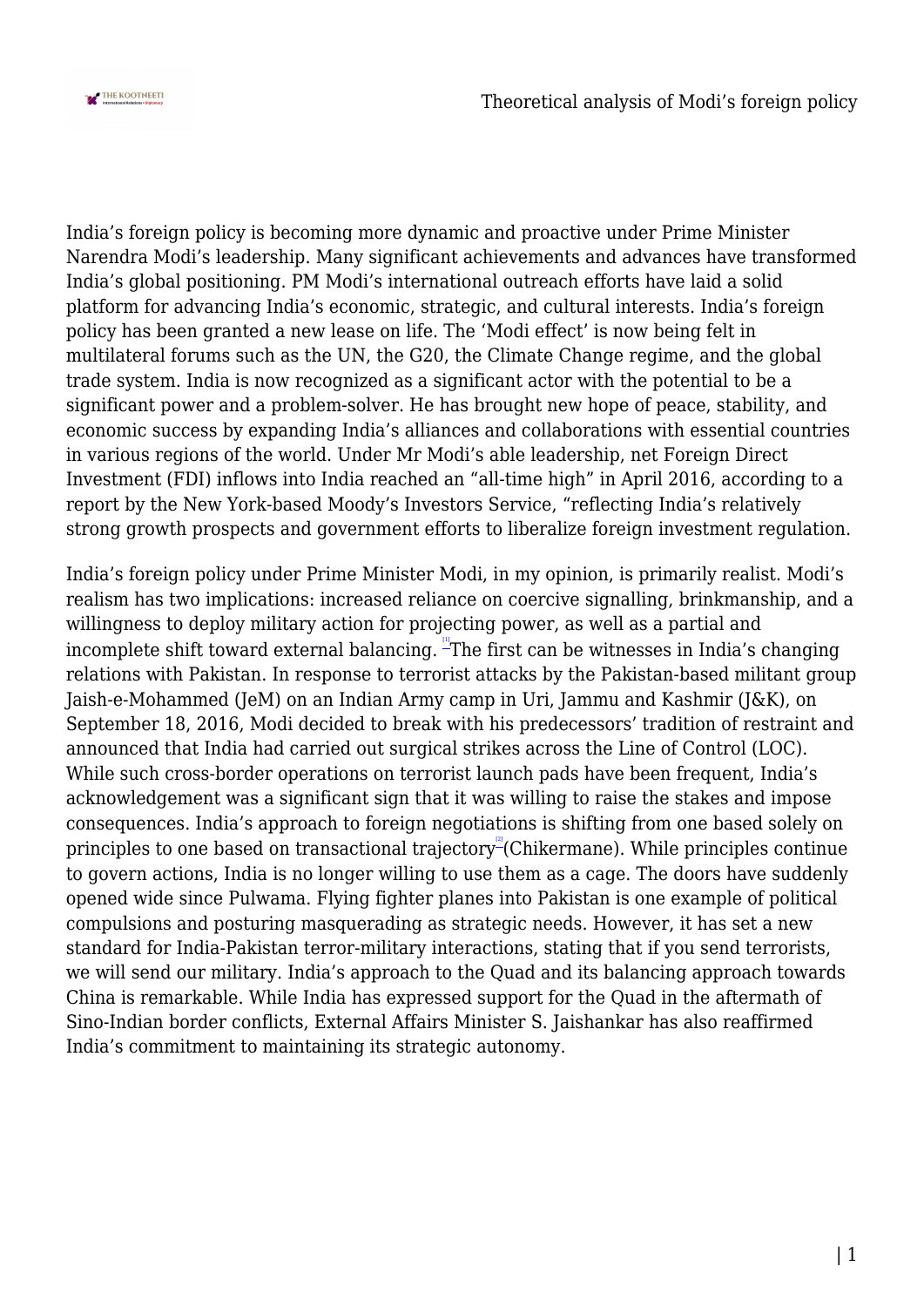



Image source: Getty

Economic sanctions on Chinese technology and goods, as well as the militarization of the border, demonstrate that Modi is not reluctant to the use of coercive measures. However, for the Quad to realize its military potential, other members may have to invest in India's military (via technology sharing or aid) and economic capabilities (through FDI) to persuade New Delhi to share the cost of Asia's broader security concerns.

Modi's "Act East" policy of forging stronger relations with ASEAN countries has proven effective; his warm reception of foreign leaders in Gujarat and his visit to Israel demonstrate that India has matured and aspires to play a more prominent role in the world. India's "Act East" policy has gained traction, and Modi's efforts have lifted the cloud over India's strategic and civilizational partners. Modi has cultivated relationships with allies worldwide while maintaining an uncompromising stance supporting Indian interests, ensuring that India has a powerful presence on the international stage.

While, Modi may be praised for his "bold stance" against China, but on the world stage,